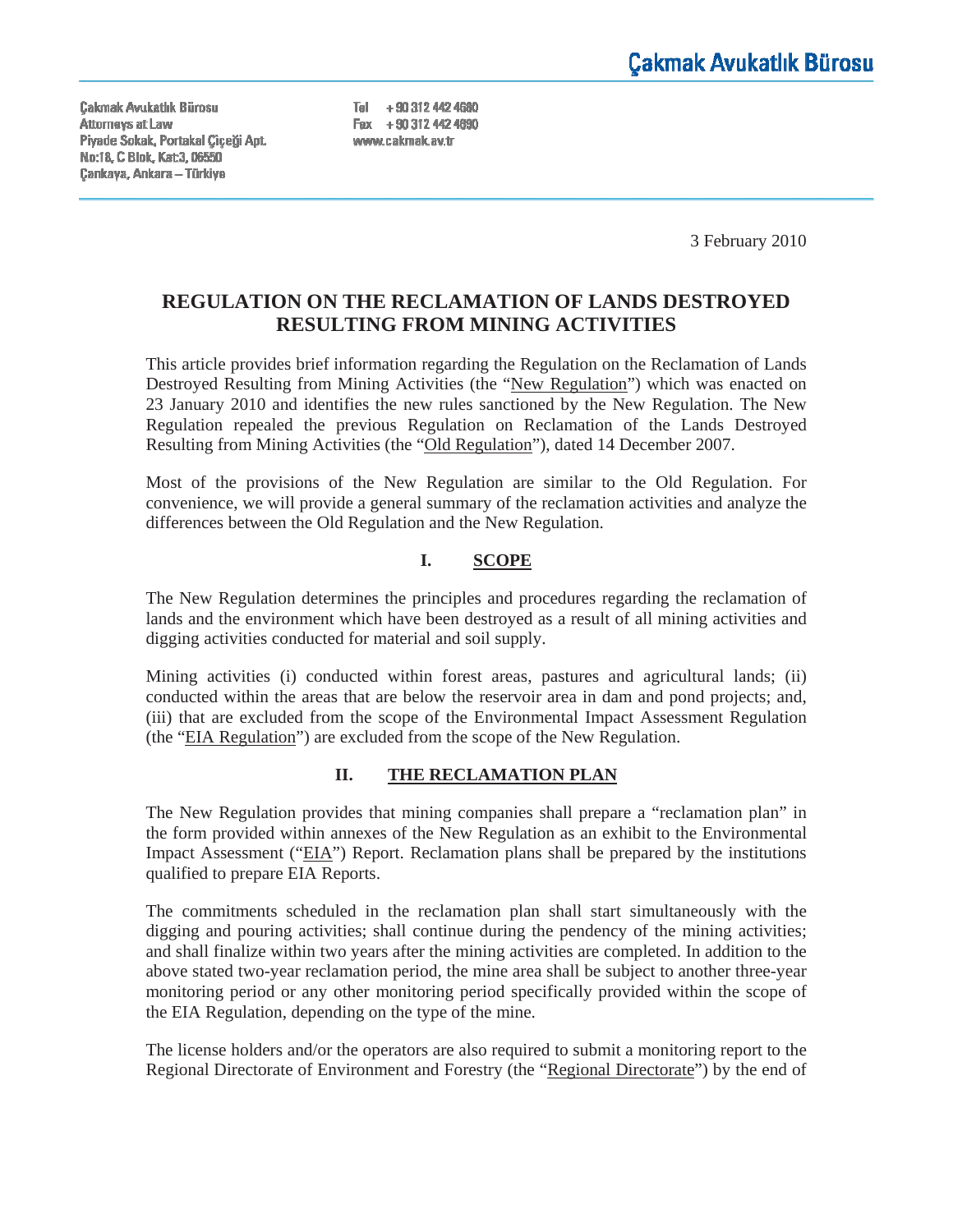January of each year. Monitoring activities shall be conducted by the Regional Directorate following the opinions of the relevant municipality or the relevant private provincial administration. However, if the area subject to reclamation activities contains forestry, supervision of monitoring activities shall be conducted by the Forest General Directorate. If the area subject to reclamation activities is a pasture or an agricultural land, supervision of monitoring activities shall be conducted by the Ministry of Agriculture and Rural Affairs.

Cancellation of a mine license for any reason shall not release the license holder to perform its reclamation obligations. In this regard, the holder of the cancelled license shall have the obligation to finalize the reclamation activities within six months following the notification of the decision regarding the cancellation of the license.

## **III. MAJOR DIFFERENCES BETWEEN THE OLD REGULATION AND THE NEW REGULATION**

- The exclusion provided in the Old Regulation (i.e. forest areas) is extended by the New Regulation to include the above listed areas.
- The Old Regulation provided a five-year monitoring period following the two-year reclamation period (beginning with the completion of the mining activities) whereas the New Regulation provides a three-year monitoring period.
- The Old Regulation did not specify any obligation for exploration activities. The New Regulation asserts that exploration activities which are not within the scope of the EIA Regulation are not required to prepare a reclamation plan. However, if the operation activities do not begin following the expiry of the exploration period, the exploration license holders are under the obligation to rehabilitate the mining exploration area within six months.
- The finalization and approval of reclamation activities were under the authority of the Local Environment Committee pursuant to the Old Regulation, whereas now such activities shall be finalized and approved by the Regional Directorate.
- The monitoring reports were submitted to the Regional Directorate by the end of March of each year pursuant to the Old Regulation; whereas now such reports shall be submitted by the end of January each year.
- The mining companies, which are currently conducting their activities and which have not yet submitted a reclamation plan, shall prepare a reclamation plan. The Old Regulation provided that the reclamation plan shall be submitted together with an undertaking approved by a Notary Public ensuring that it will comply with the reclamation plan. However, the New Regulation does not require submission of such an undertaking together with the reclamation plan.